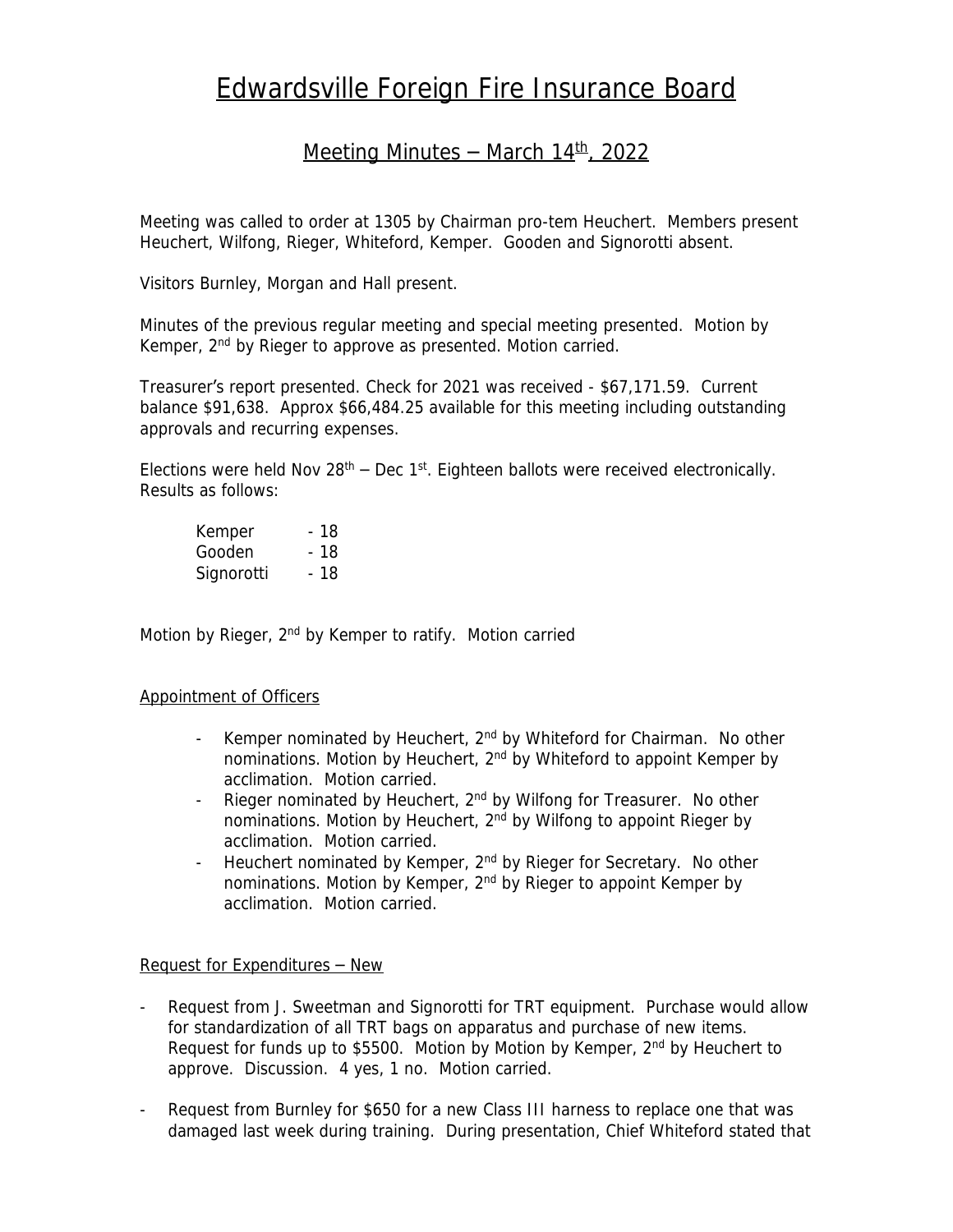he would be able to replace that harness with department funds. Request withdrawn.

- Request from J. Sweetman for up to \$1000 for framing of historic photos found in the station to post around station 1. Motion by Heuchert, 2<sup>nd</sup> by Rieger to approve. Discussion. 5 yes, 0 no. Motion carried.
- Request from Holder for funds to purchase new radio holders for current radio straps to accommodate the new radios being purchased. Also in the bid was a complete radio strap/radio holder/sway strap kit for the 1303 radio at Station 3. Motion by Heuchert, 2<sup>nd</sup> by Kemper to approve. Discussion. Motion by Heuchert amended to purchase only the complete kit for the 1303 radio, 2<sup>nd</sup> by Kemper. Funds NTE \$150. 5 yes, 0 no. Motion carried.
- Request from Anderson for funds up to \$4000 to purchase a hot dog roller machine and cheese/chilli dispenser. No motion.
- Request from Morgan for funds to purchase a Roll N Rack hose rolling system funds NTE \$12,000. Motion by Heuchert,  $2<sup>nd</sup>$  by Wilfong to approve. Discussion. 4 yes, 1 no. Motion carried.
- Request from Cruz for a TFT Hemisphere portable monitor for \$3698. Motion by Heuchert, 2nd by Kemper to approve. Discussion. 1 yes, 4 no. Motion failed.
- Request from McKee for \$8500 for a new power cot and powerload system for 1343. This item is in capital expenditures from the city, however only \$27,000 was allocated. The demo cot and powerload total \$35,000, leaving a gap of \$8500. This will bring the department to a total of 4 powerload systems once the new ambulance arrived. Motion by Heuchert,  $2<sup>nd</sup>$  by Rieger to approve. 4 yes, 1 no. Motion carried.
- Request from Heuchert for a gear allowance for all members  $$75$  per set of gear  $$ total of \$4200. This allowance has been approved several times in the past to provide funds for members to purchase gear related items. Motion by Wilfong, 2<sup>nd</sup> by Heuchert to approve. 4 yes, 1 no. Motion carried.

No other requests.

### Old Business

- No old business

#### New Business

- Meeting Dates for 2022
	- o March 14<sup>th</sup>
	- o June 6<sup>th</sup>
	- o September 5<sup>th</sup>
	- o December 5<sup>th</sup>

All meetings held at Station 1 at 1pm.